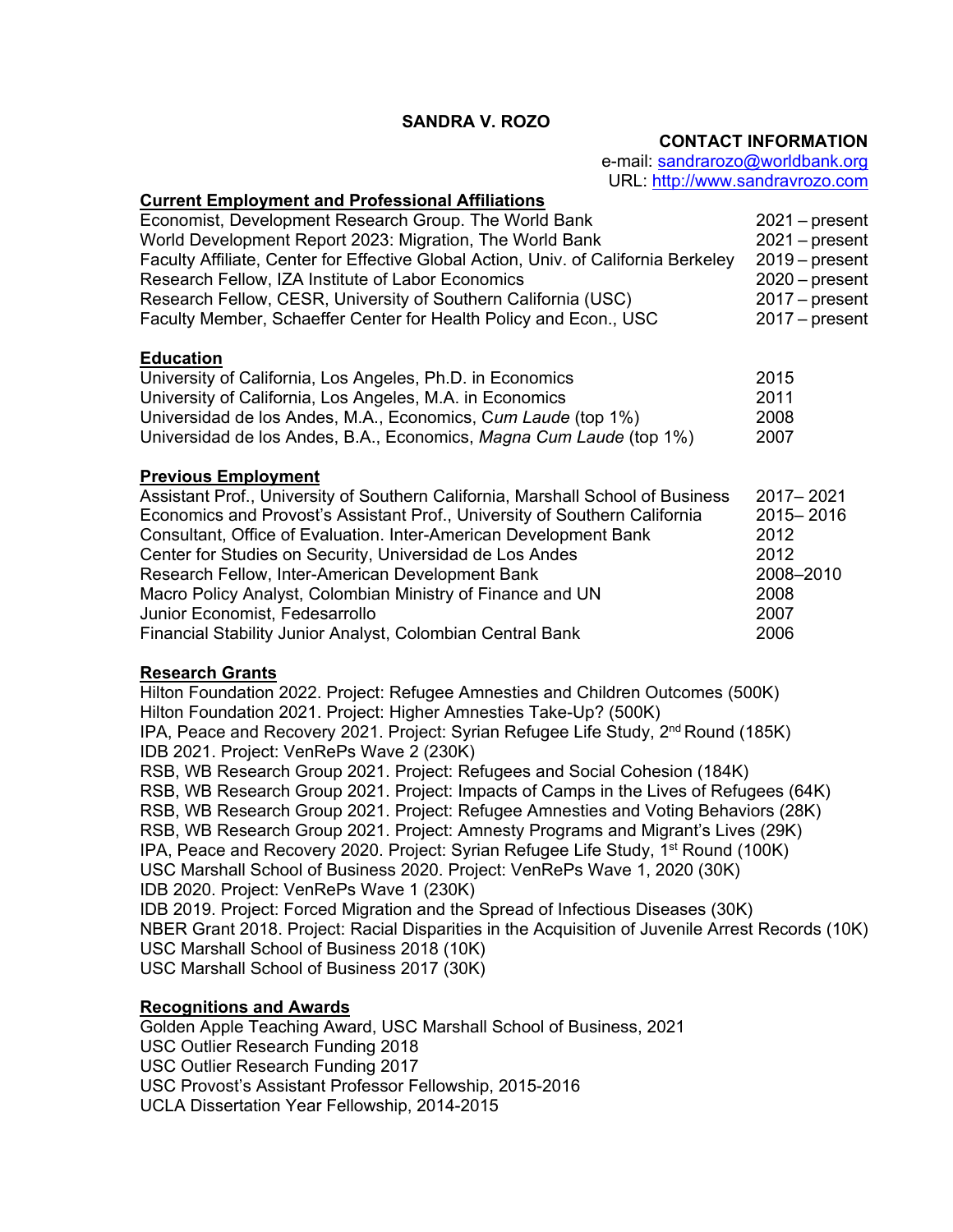UCLA Award for Best Teaching Assistant, 2012, 2013, 2014

ISSDP Award for Best Presentation of an Early Career Scholar, 2013

UCLA Welton Prize for Best Graduate Student Paper in Applied Economics, 2013 UCLA Honors Field Comprehensive Exams, 2012

Colombian Central Bank Lauchlin Currie Scholarship for Graduate Studies, 2010 Copenhagen Consensus Scholarship, Youth Forum, IDB, 2007

Universidad de los Andes M.A. Academic Excellence Scholarships, 2007, 2008 Portafolio, El Tiempo. National Prize for Best Student in Economics (Colombia), 2007 Universidad de los Andes, Beca Augusto Cano, 2007

Universidad de los Andes. B. A. Academic Excellence Scholarships, 2002-2004 Fundación Central Seguros, B.A. Academic Excellence Scholarships, 2005-2008

# **Peer Reviewed Publications**

- 1. [Racial Disparities in the Acquisition of Juvenile Arrest Records](https://www.journals.uchicago.edu/doi/full/10.1086/701068) (with Steven Raphael). *Journal of Labor Economics,* 37 (S1): S125-S159.
- 2. [Is Murder Bad for Business? Evidence from Colombia.](https://direct.mit.edu/rest/article-abstract/100/5/769/58483/Is-Murder-Bad-for-Business-Evidence-from-Colombia?redirectedFrom=fulltext)  *The Review of Economics and Statistics,* 100 (5): 769-782
- 3. [Give me Your Tired and Your Poor: Impact of Large-Scale Amnesty Program for](https://www.sciencedirect.com/science/article/pii/S0304387821000316)  [Undocumented Refugees](https://www.sciencedirect.com/science/article/pii/S0304387821000316) (with Ana María Ibáñez and Dany Bahar). *Journal of Development Economics, 151: 102652*
- 4. [Brothers or Invaders? Effects of Forced Migrants in Voting Behavior](https://www.sciencedirect.com/science/article/abs/pii/S0304387821000158) (with Juan Fernando Vargas). *Journal of Development Economics, 150: 102636*
- 5. [Is a Refugee Crisis a Housing Crisis? Only if Supply is Unresponsive](https://www.sciencedirect.com/science/article/abs/pii/S0304387820301383) (with Micaela Sviastchi). *Journal of Development Economics, 148: 102563*
- 6. [Blessing or Burden? The Impact of Refugees on Businesses and the Informal Economy](https://www.sciencedirect.com/science/article/abs/pii/S0304387820300651?via%3Dihub) (with Onur Altindag and Ozan Bakis). *Journal of Development Economics, 146:102490*
- 7. [Forced Migration and the Spread of Infectious Diseases](https://www.sciencedirect.com/science/article/abs/pii/S016762962100076X?via%3Dihub) (with Ana María Ibáñez and María José Urbina). *Journal of Health Economics, 79: 102491*
- 8. [Is Informality Good for Business? The Impacts of IDP on the Formal Productive Sector](http://jhr.uwpress.org/content/early/2019/10/07/jhr.56.4.1018-9794R2.abstract) (with Hernan Winkler). *The Journal of Human Resources*, 56 (4)
- 9. [The Unintended Consequences of Deportations: Evidence from Firm Behavior in El Salvador](https://www.sandravrozo.com/uploads/2/9/3/0/29306259/paper_revision_2021.pdf) (with Lelys Dinarte, Micaela Sviatschi, Hernan Winkler, Carlos Schmidt, and Antonella Bandiera). *Economic Development and Cultural Change***.** Forthcoming
- 10. [Deportation, Crime, and Victimization.](https://link.springer.com/article/10.1007/s00148-020-00785-3?wt_mc=Internal.Event.1.SEM.ArticleAuthorOnlineFirst) (with Steven Raphael and Therese Anders). *Journal of Population Economics, 34(1), 141-166*
- 11. [Unintended Consequences of Illegal Economic Activities:](https://www.sciencedirect.com/science/article/abs/pii/S0305750X20302461) Illegal Gold Mining and Malaria. *World Development, 36: 105119*
- 12. [On the Effects of Enforcement on Illegal Activities? Evidence from a Quasi-experiment](https://academic.oup.com/wber/article-abstract/31/2/570/2897781?redirectedFrom=fulltext&login=false) (with Daniel Mejía and Pascual Restrepo). *World Bank Economic Review* 31(2): 570-594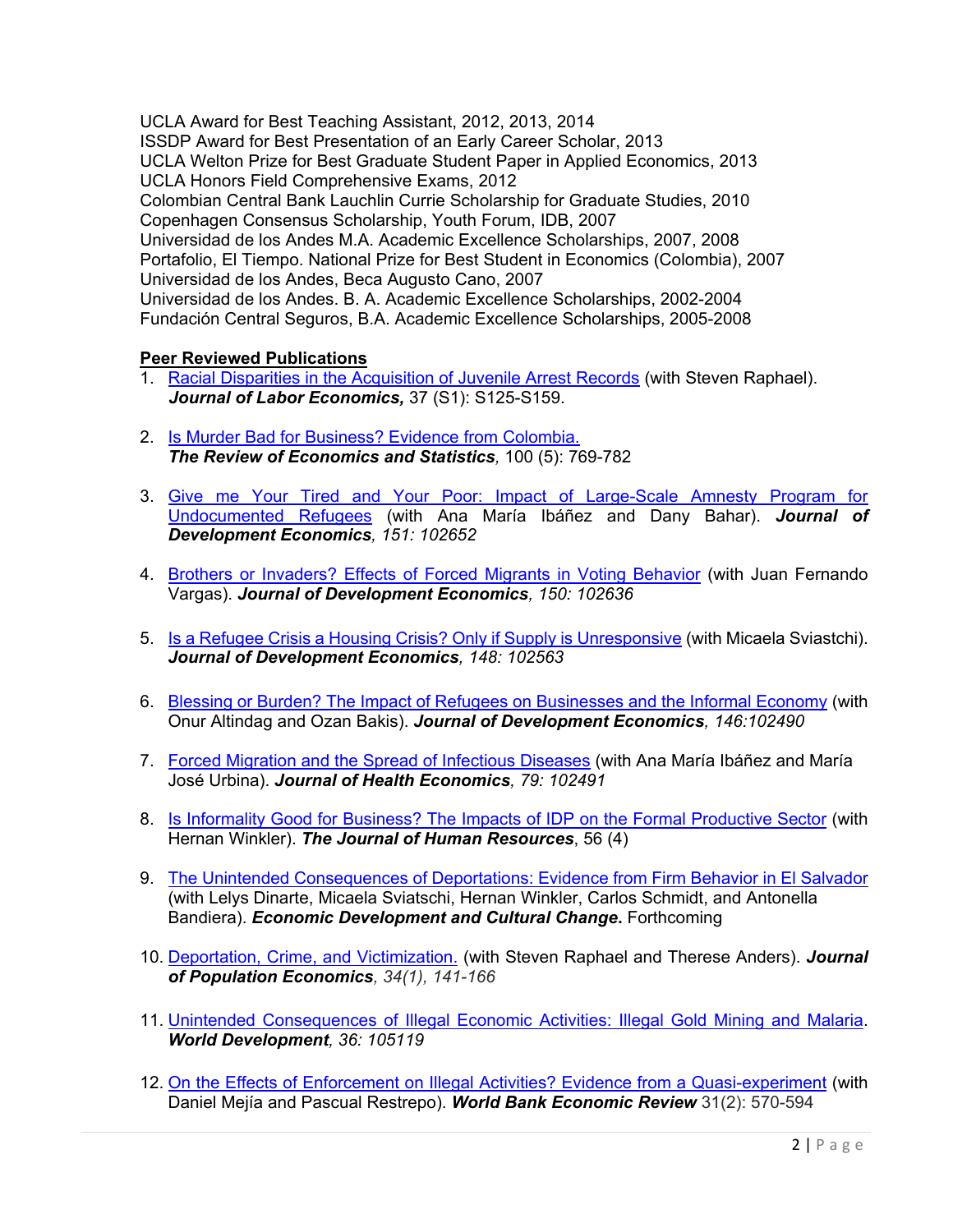- 13. [Syrian Life Refugee Survey: First Glimpse.](https://documents.worldbank.org/en/publication/documents-reports/documentdetail/668611645027887588/the-syrian-refugee-life-study-first-glance) **Oxford Review of Economic Policy, Special Issue on Forced Displacement**. *Forthcoming*. (with: Edward Miguel, Bailey Palmer, Emma Smith, Sarah Stillman, and Abdulrazzak Tamim)
- 14. [Who Opposes Refugees? Swedish Demographics and Attitudes Towards Forcibly](https://www.sandravrozo.com/uploads/2/9/3/0/29306259/final_oxrep.pdf)  [Displaced Populations.](https://www.sandravrozo.com/uploads/2/9/3/0/29306259/final_oxrep.pdf) **Oxford Review of Economic Policy, Special Issue on Forced Displacement.** *Forthcoming.* (with: María J. Urbina)
- *15.* [The Effects of Youth Training on Risk Behavior: The Role of Non-Cognitive](https://izajold.springeropen.com/articles/10.1186/s40175-016-0058-6) Skills (with Carla Calero). *IZA Journal of Labor and Development 2016 (5):12*
- 16. [Creating New Opportunities for Rural Producers: Impact Evaluation of a Pilot Program.](https://www.degruyter.com/document/doi/10.1515/jdpa-2014-0003/html) (with Yuri Soares, Verónica González and Carlos Morales.) *Journal of Drug Policy Analysis* 8  $(1):1-46$

#### *Pre-doctoral Publications*

- 17. Payroll Taxes in Colombia: A Theoretical Approach. *Ensayos Sobre Política Económica* 26 (57): 72-128
- 18. Firm Informality in Colombia: Problems and Solutions. *Desarrollo y Sociedad* (63): 209-244. (with Mauricio Cárdenas)
- 19. Qualitative and quantitative analysis of Firm informality in Colombia. *Desarrollo y Sociedad* (63): 269-296. (with Mauricio Santa María)
- 20. Beyond bubbles: The role of asset prices in early-warning indicators. *Ensayos Sobre Política Económica*, 26 (56): 114-148. 2008. (with Esteban Gómez)
- 21. Nuevo enfoque para la construcción de un único indicador líder de la actividad económica colombiana. *Coyuntura Económica* XXXVIII, No. 2, pp. 21-62

#### **Working Papers**

[Life Out of the Shadows: Impacts of Amnesties in the Lives of Refugees](https://documents.worldbank.org/en/publication/documents-reports/documentdetail/972051644257549046/life-out-of-the-shadows-impacts-of-amnesties-in-the-lives-of-refugees) Co-authors: Ana María Ibáñez, Andrés Moya, María Ortega, María Urbina [Submitted]

[In Someone Else's Shoes: Promoting Prosocial Behavior through Perspective Taking](https://www.sandravrozo.com/uploads/2/9/3/0/29306259/eoz_r_r_2021.pdf) co-author: Marisol Rodríguez [Submitted]

Empowering Migrants: [Impacts of a Migrant's Amnesty on Crime Reports](https://documents.worldbank.org/en/publication/documents-reports/documentdetail/808711635942502374/empowering-migrants-impacts-of-a-migrant-s-amnesty-on-crime-reports) Co-authors: Ana María Ibáñez and Dany Bahar [Working on revision]

[Discrimination in Times](https://docs.iza.org/dp14319.pdf) of Crisis co-author: Marisol Rodríguez [R&R Migration Studies]

#### **Work in Progress**

Housing Subsidies, Refugee's Well-Being, and Social Cohesion Co-authors: Sam Leone, Edward Miguel, Emma Smith, Sarah Stillman, and Abdulrazzak Tamim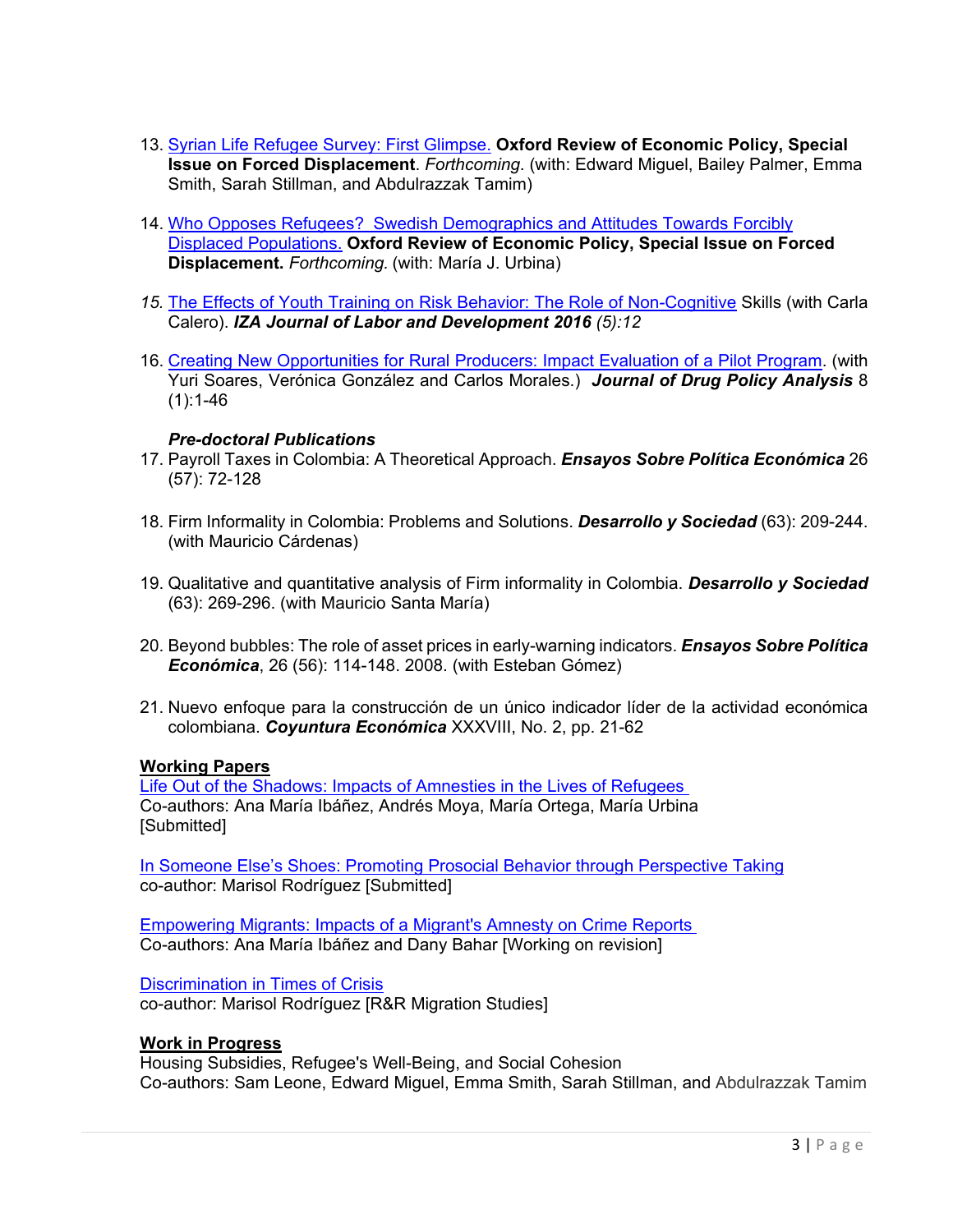Impacts of Camps in the Lives of Refugees co-authors: Edward Miguel, Bailey Palmer, and Maria Urbina

Refugee Amnesties and Voting Behaviors co-authors: Alejandra Quintana and María Urbina

Higher Amnesties Take-Up? The role of awareness, bottlenecks, and trust coauthors: Ana María Ibáñez, Andrés Moya, and María Urbina

Refugee Amnesties and Fertility Decisions co-authors: Catalina Amuendo-Dorantes, Ana María Ibáñez, and Salvador Traettino

Irregular Migration in the Western Highlands of Guatemala co-authors: David McKenzie and Lelys Dinarte

Rebel Governance and Development: The Long-Term Effects of Guerrilla's in El Salvador co-author: Antonella Bandiera, Lelys Dinarte, Juan Miguel Jimenez, and Micaela Sviastchi.

#### **Book Chapters**

- 1. New Evidence on Immigration and Crime. Book: [A Modern Guide to the Economics of Crime.](https://www.e-elgar.com/shop/gbp/a-modern-guide-to-the-economics-of-crime-9781789909326.html) Co-author: Paolo Pinnotti. Edited by: P. Buonanno, P. Vanin and J.F. Vargas. 2022.
- 2. [Does crime lower growth? Evidence from Colombia.](https://openknowledge.worldbank.org/handle/10986/28005) Commission on Growth and Development. Co-Author: Mauricio Cárdenas. 2008.

#### **Teaching**

University of Southern California, Marshall School of Business 2018 - 2021 Microeconomics for Businesses 2018, 2019, 2021 Golden Apple Teaching Award, 2021

University of California Los Angeles, Economics Department 2011-2015 Teaching Ass.: Microeconomics, Econometrics, Introduction to Economics. Best Teaching Awards 2013, 2014, 2015

Universidad de los Andes, Economics Department 2006-2008 Teaching Ass.: Intermediate Microeconomics, Introduction to Economics, Game Theory, Econometrics, and International Economics.

#### **Organizing Committees**

LACEA Migration Network 2022 Impacts of Refugees in Hosting Economies, Sept 14-15, 2018 All California Labor Conference, Oct 4-5, 2018

#### **Seminars and Conferences (by academic/fiscal year)**

**2021/2022:** 2nd EBRD & King's College London Workshop on the Economics and Politics of Migration; USC Marshall School of Business; Institut d' Economia de Barcelona; UC Chicago Pearson; CEGA,UC Berkeley-IPA-JDC Webinar on Refugees; 17th IZA Annual Migration Meeting; MENA Chief Economist Webinar, The World Bank; ABCDE 2021, The World Bank; 11 Migration and Development Conference; XIII RIDGE Forum, Labor Workshop; EAFIT University; XIII RIDGE Forum, Historical Development; XIII RIDGE Forum, Labor Forum; Universidad de los Andes, CEDE Department Seminar; Western Economic Association International CSWEP;